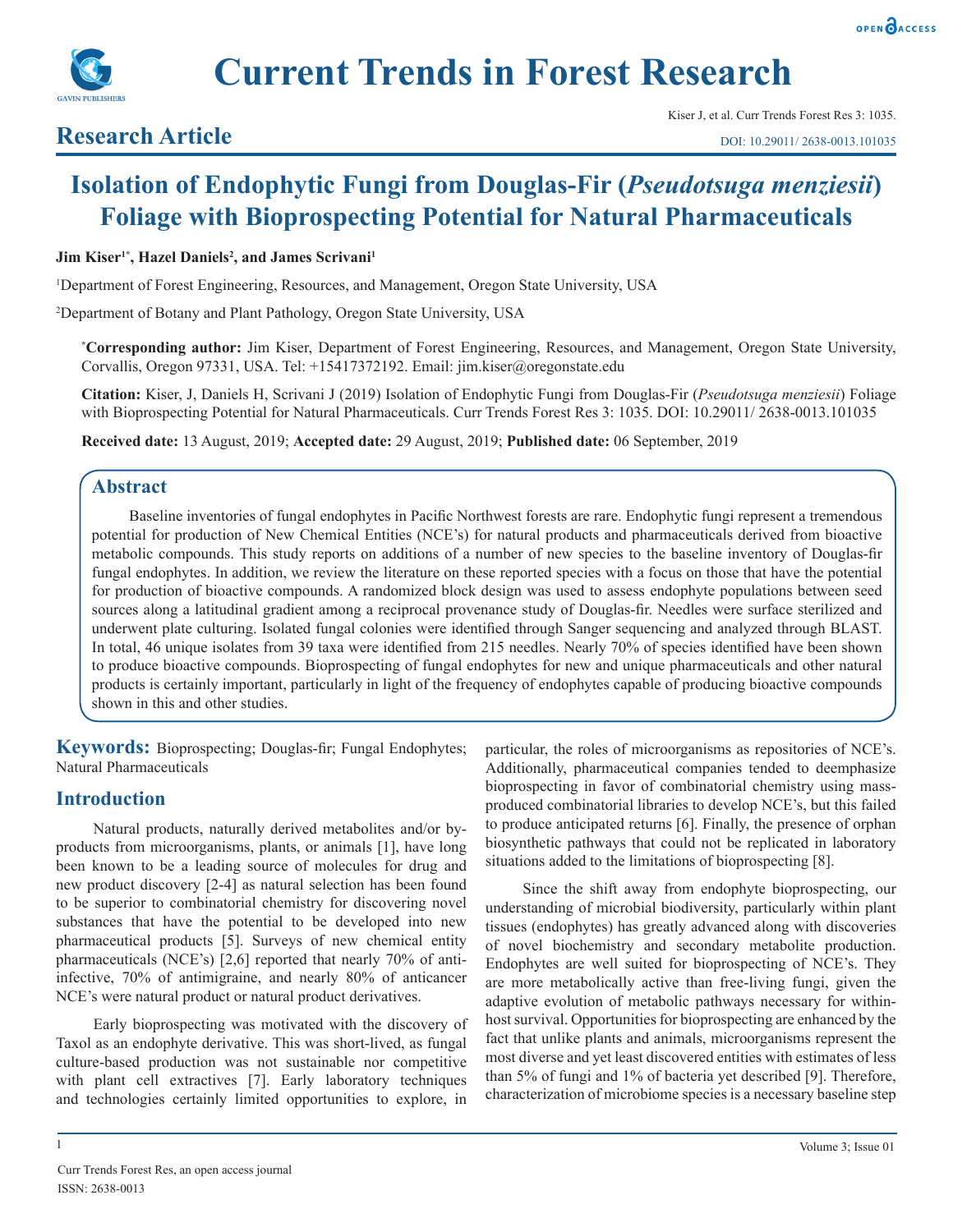to provide information for bioprospecting opportunities.

The Pacific temperate rainforest zone in North America is home to some of the most highly productive forests in the world. The zone is characterized by high rainfall and moderate temperatures year-round, which provide ideal conditions for conifer growth [10]. Several studies have attempted to describe endophytes in west coast conifers but all of these relied on traditional plate culturing [11-14] without the advantage of newer molecular procedures. Studies that characterize endophytes by molecular methods in west coast Douglas-fir are in their early stages [15]. This study was undertaken to add to the baseline data characterizing endophytes of the Pacific Northwest as potential candidates for potential new drug prospects.

#### **Methods**

Data were collected in 2016 at four study sites along a North-South transect from southern Oregon to central Washington (Figure 1). The study sites are part of an unrelated, but ongoing, study called the Douglas-fir Seed Source Movement Trial (SSMT), a long-term, large-scale reciprocal provenance study of Douglasfir [16] (Table 1). The sites vary in both elevation (185-860 m) and mean annual precipitation (250-1,575 mm/year). The trial includes 120 open-pollinated families of coast Douglas-fir that were grown

from seed collected from populations in western Washington and Oregon and northern California and planted prior to the 2009 growing season (Table 2).



**Figure 1:** Locations of four study sites, part of the Douglas-fir Seed Source Movement Trials (SSMT), a long-term, large-scale reciprocal provenance study of Douglas-fir. Regions vary in characteristics such as annual precipitation and elevation, and are meant to represent large-scale variations in geographic and climatic conditions experienced by Douglas-fir in the Pacific Northwest.

| Site/State                                                       | <b>Region</b>      | Code          | Elevation (m) | $MAT^*(^cC)$ | MAP(mm) |
|------------------------------------------------------------------|--------------------|---------------|---------------|--------------|---------|
| Nortons (OR)                                                     | <b>Coast North</b> | <b>ORCstN</b> | 185           | 10           | 1198    |
| Stone Nursery (OR)                                               | Cascade Low        | ORCasL        | 415           | 12           | 250     |
| Buckhorn2 (OR)                                                   | Cascade Low        | WACasL        | 240           | 10           | 1149    |
| Doorstop (WA)                                                    | Cascade High       | WACasH        | 860           | 8            | 1575    |
| *MAT - Mean Annual Temperature, MAP - Mean Annual Precipitation. |                    |               |               |              |         |

**Table 1:** Climate variables associated with seed sources (top) and planting sites (bottom) of the Seed Source Movement Trial (SSMT), a long-term, large-scale reciprocal provenance study of Douglas-fir.

A nested sampling design was used to collect Douglasfir branch lets from three different seed sources at each site (Table 2). Within each site, one seed source represents the local population, while the remaining two seed sources represent nonlocal populations. Non-local seed sources were chosen randomly and without replacement. The second non-local seed source at Doorstop was omitted, as it was a duplicate of the local seed source at Stone Nursery. Therefore, analyses focuses on the 11 remaining seed sources.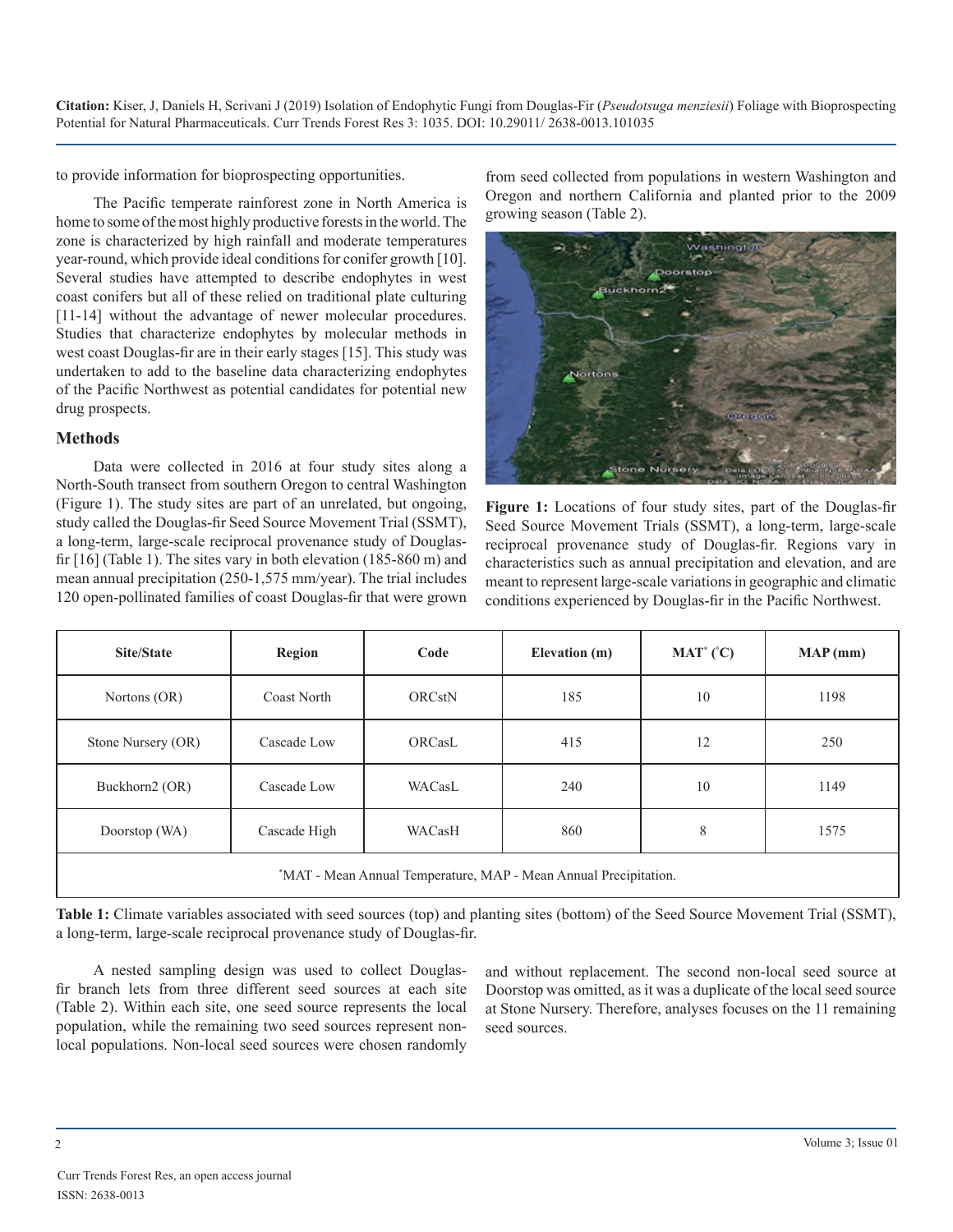| <b>Planting Site</b>            | <b>Local Seed</b><br><b>Source</b> | <b>Non-Local Seed Sources</b> |                                 |  |
|---------------------------------|------------------------------------|-------------------------------|---------------------------------|--|
| Buckhorn2                       | WACasL                             | <b>WACst</b>                  | ORCasL                          |  |
| WACasH<br>Doorstop              |                                    | CAKla                         | $(ORSisL$ —<br><b>OMITTED</b> ) |  |
| <b>ORCstN</b><br><b>Nortons</b> |                                    | <b>ORCstS</b>                 | ORCasH                          |  |
| <b>Stone Nursery</b>            | ORSisL                             | CACst                         | CASierra                        |  |

**Table 2:** Seed sources sampled at each site. Planting sites are part of the Seed Source Movement Trial (SSMT), a long-term, largescale reciprocal provenance study of Douglas-fir.

Two to four blocks were sampled at each site, depending on the availability of living samples. For several seed sources, at least one block contained no living trees of that source and could not be sampled. Within each section, one haphazardly chosen tree and one branchlet were sampled. The branchlet position on each tree varied both in vertical position (high, medium, or low) and cardinal direction (N, S, E, W). Vertical and directional variations were based on branchlet availability within reach. Branchlets were stored at -20 ° C prior to analysis. Thirty-seven total branchlets were collected across all sites.

#### **Traditional Plate Culturing**

Needles were removed from each branchlet and surfacesterilized in 2% bleach for 5 minutes, then rinsed in deionized water and transferred to a sterile 15 mL collection tube [17]. Needles were randomly chosen from the collection tube for sterile plating, cut into 5 or more pieces, and placed onto 1.5% Potato Dextrose Agar (PDA) [Difco™ (Becton, Dickinson and Company, Sparks, MD, USA)]. Each plate was evenly divided into three observation units, with one sectioned needle from the same branchlet sample placed in each unit. For each seed source, 5 PDA plates were used, for a total of 15 needles from each seed source. Plates were visually observed daily for evidence of fungal growth. Newly observed growth was immediately transferred to a 1.5% PDA plate to isolate pure cultures. After at least fourteen days of culturing, isolates were examined and grouped based on colony morphology. One representative of each morphogroup was haphazardly chosen for sequencing; however, a conservative approach was applied, where

morphological uncertainties were sequenced to prevent species omission. Pure fungal tissue was collected from potato dextrose broth incubations for molecular analysis. Surface sterilization effectiveness was tested using a sub-sample from stored collection tubes and methods described in [17]. No plates exhibited growth originating from imprinted areas, suggesting surface sterilization was effective.

#### **DNA Extraction**

Isolate DNA was extracted using a DNeasy Plant Mini Kit® (QIAgen, Valencia, CA, USA), according to standard protocol. Fourteen isolates could not be extracted due to slow or absent growth in liquid media. DNA was extracted from these isolates using a modified Cetyl Trimethylammonium Bromide (CTAB) DNA extraction protocol [18]. Isolate extracts underwent DNA amplification via Polymerase Chain Reaction (PCR) [19]. Following PCR, amplicons were checked on a 1.5% agarose gel stained with the Nucleic Acid Staining Solution RedSafe™ (iNtRON Biotechnology, South Korea) for a single, target fungal band. PCR product was purified with Exo-Sap™ PCR product cleanup kit (Affymetrix, Santa Clara, CA, USA) following manufacturer protocol. Purified product was submitted to the Center for Genome Research and Biocomputing, OSU, where Sanger sequencing was performed with an ABI 3730 capillary sequence machine (Life Technologies, Grand Island, NY, USA). Completed sequences were assembled into contigs using Sequencher 4.9 and fungal identities were determined using the Basic Local Alignment Search Tool (BLAST) ([https://blast.ncbi.nlm.nih.gov/Blast.cgi Accessed](https://blast.ncbi.nlm.nih.gov/Blast.cgi Accessed 8 August 2017)  [8 August 2017](https://blast.ncbi.nlm.nih.gov/Blast.cgi Accessed 8 August 2017)).

## **Results**

Of the 555 Douglas-fir needles sampled, 318 isolates (221 identified) from 24 identified families and one class were cultured from 215 needles (Table 3). 97 isolates were unidentified and grouped into an unknown category for percentage calculations. In total, 46 unique isolates from 39 taxa were identified from needles with *Xylariaceae* accounting for nearly 30% of infections (Table 4). Sixty-seven isolates were successfully sequenced but could not be identified to the genus level by DNA sequences because no ITS sequences matching with high similarity in the sequence database could be found. Thirty of the unidentified cultures were unsuccessful in amplification after multiple attempts.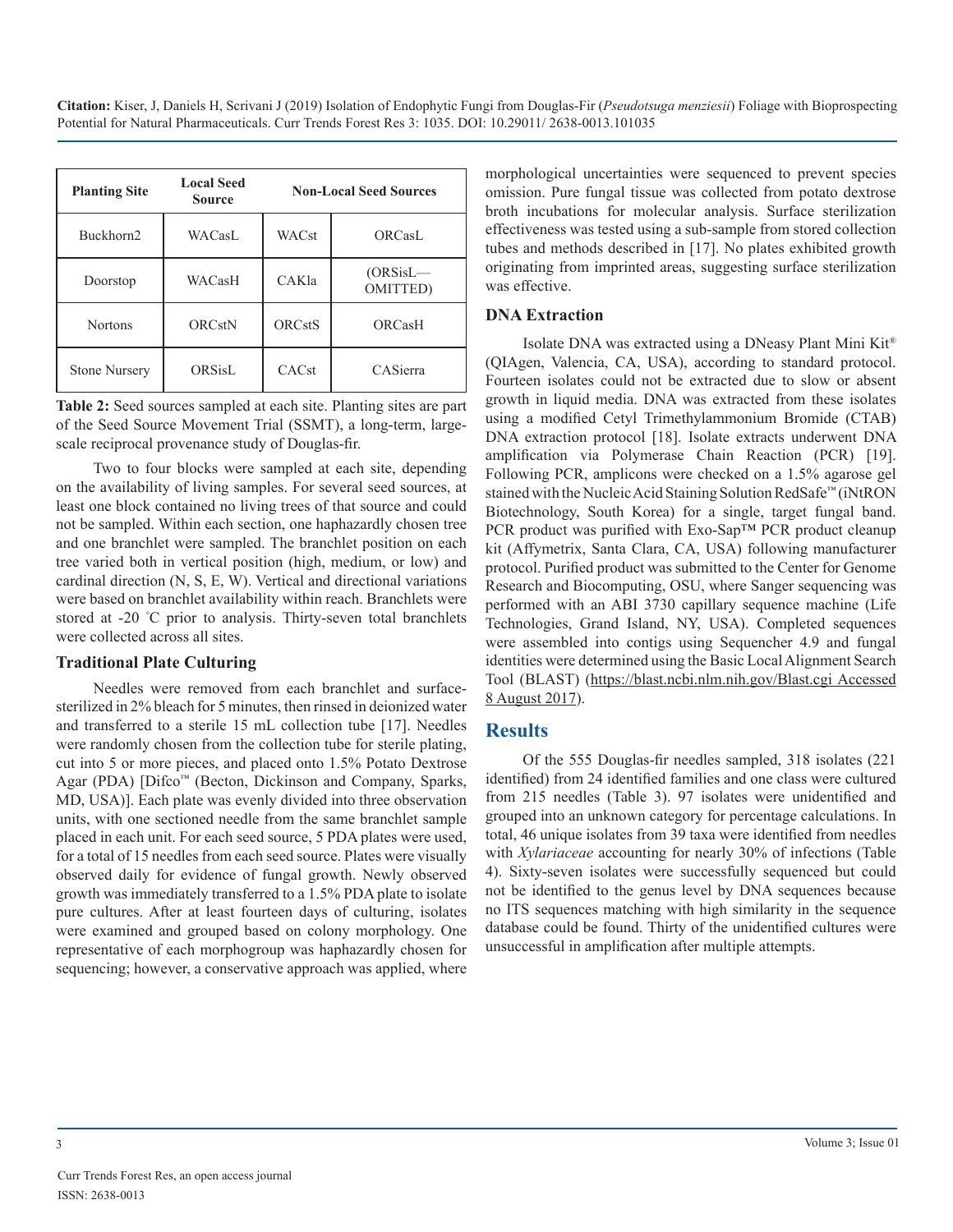| <b>Species</b>                        | Frequency                | <b>Accession Number(s)</b>                       |  |  |
|---------------------------------------|--------------------------|--------------------------------------------------|--|--|
| Anthostomella conorum <sup>1</sup>    | 6                        | EU552099, KT149745                               |  |  |
| Anthostomella pinea                   | $\mathbf{1}$             | KJ406991                                         |  |  |
| Apodus deciduus                       | $\mathbf{1}$             | AY681199                                         |  |  |
| Aposphaeria corallinolutea            | $\mathbf{1}$             | KY554202                                         |  |  |
| Aureobasidium pullulans               | $\overline{4}$           | LC277152, JX188099                               |  |  |
| Aureobasidium sp.                     | $\mathbf{1}$             | HF674760                                         |  |  |
| Cladosporium perangustum              | $\mathbf{1}$             | MF303712                                         |  |  |
| Claussenomyces sp. <sup>1</sup>       | $\overline{2}$           | KT264343                                         |  |  |
| Clypeosphaeria mamillana <sup>2</sup> | $\overline{4}$           | KT949898                                         |  |  |
| Clypeosphaeria sp.                    | 1                        | JQ341099                                         |  |  |
| Coniochaeta hoffmannii                | $\mathbf{1}$             | KX869937                                         |  |  |
| Crustomyces subabruptus <sup>1</sup>  | 24                       | KP814558                                         |  |  |
| Cryptococcus sp.                      | 1                        | KM216339                                         |  |  |
| Cryptostroma corticale <sup>2</sup>   | $\mathfrak{Z}$           | KR870994                                         |  |  |
| Diaporthe sp. <sup>1</sup>            | $\mathfrak{2}$           | LC041016                                         |  |  |
| Dothideomycetes sp.                   | $\overline{4}$           | KP990991                                         |  |  |
| Geopyxis rehmii                       | $\overline{2}$           | KU932461                                         |  |  |
| Graphostroma sp. <sup>1,2</sup>       | 13                       | EU715682                                         |  |  |
| Helicoon fuscosporum                  | $\mathfrak{2}$           | EF029203                                         |  |  |
| Hormonemia sp.                        | $\mathbf{2}$             | AF013225                                         |  |  |
| Hypoxylon rubiginosum <sup>2</sup>    | 21                       | AY787708                                         |  |  |
| Lecythophora sp. <sup>1,2</sup>       | $\tau$                   | KX096678, GU062252, AY219880                     |  |  |
| Melanomma pulvis-pyrius               | $\mathbf{2}$             | KY189979                                         |  |  |
| Nemania serpens                       | 1                        | KU141386                                         |  |  |
| Nemania sp.                           | 1                        | HM123573                                         |  |  |
| Ophiognomonia alni-viridis            | $\mathbf{1}$             | JF514848                                         |  |  |
| Penicillium glabrum <sup>1,2</sup>    | 18                       | KU847873, KY318471, KX099660, KX609402, KU847870 |  |  |
| Perusta inaequalis <sup>1</sup>       | $\overline{2}$           | NR_144958                                        |  |  |
| Pezizomycetes sp. <sup>1</sup>        | $\mathfrak{Z}$           | KX909069, KJ508333                               |  |  |
| Phaeomoniella zymoides                | $\overline{2}$           | GQ154600                                         |  |  |
| Phomatospora biseriata                | $\mathbf{1}$<br>KX549454 |                                                  |  |  |
| Podospora sp.                         | $\mathbf{1}$             | AM262361                                         |  |  |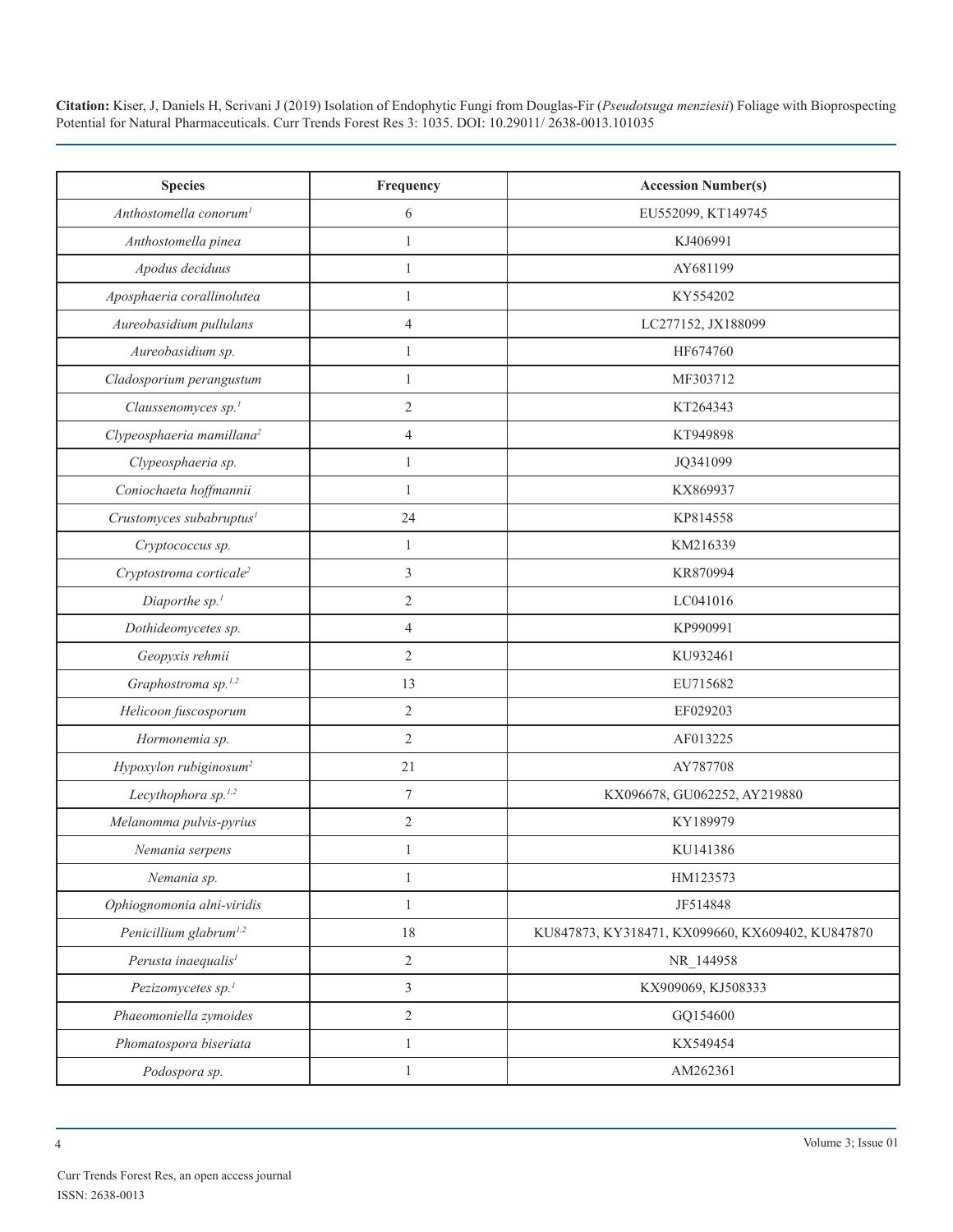| Preussia bipartis <sup>2</sup>                                                                     | 3              | GQ203774                                                                |  |  |
|----------------------------------------------------------------------------------------------------|----------------|-------------------------------------------------------------------------|--|--|
| Rhabdocline parkeri <sup>1</sup>                                                                   | 8              | AF462428, AF462427                                                      |  |  |
| Rosellinia quercina                                                                                | 3              | AB017661                                                                |  |  |
| Rosellinia sp. <sup>1</sup>                                                                        | 3              | KT264658                                                                |  |  |
| Sordariales sp. <sup>1</sup>                                                                       | $\overline{2}$ | FN548158                                                                |  |  |
| Sordariomycetes sp. <sup>1,2</sup>                                                                 | 9              | KT264524, KX611007, KX611549, JQ759589, GQ153043,<br>KP992078, GQ153206 |  |  |
| Sporormiaceae sp.                                                                                  |                | KX611024                                                                |  |  |
| Sydowia polyspora                                                                                  |                | KP152486                                                                |  |  |
| Talaromyces ruber <sup>1</sup>                                                                     | $\overline{2}$ | JX965239                                                                |  |  |
| Taphrina communis <sup>1</sup>                                                                     | 13             | AF492088                                                                |  |  |
| Taphrina veronaerambellii                                                                          |                | NR_111148                                                               |  |  |
| Wallemia sebi                                                                                      |                | KX911858                                                                |  |  |
| Xylaria hypoxylon <sup>1,2</sup>                                                                   | 35             | KY204024, KX096696, GU300096                                            |  |  |
| Xylaria sp. <sup>2</sup>                                                                           | 3              | AB465207                                                                |  |  |
| Unidentified                                                                                       | 97             |                                                                         |  |  |
| <sup>1</sup> Common among sites.<br><sup>2</sup> Common among non/local seed sources within sites. |                |                                                                         |  |  |

**Table 3:** Taxa and frequency of endophyte species cultured and sequenced from 185 Douglas-fir needles from four sites in Oregon and Washington. The number of endophytes successfully sequenced totals 221 out of 318 isolates.

| <b>Site Name</b> | <b>Type</b> | <b>Seed Source</b> | <b>Isolates</b> | <b>Needles Cultured</b> | % Infection Rate |
|------------------|-------------|--------------------|-----------------|-------------------------|------------------|
| Buckhorn2        | Non-local   | WACst              | 33              | 60                      | 55%              |
| Buckhorn2        | Non-local   | ORCasL             | 18              | 30                      | 60%              |
| Buckhorn2        | Local       | WACasL             | 22              | 45                      | 49%              |
| Doorstop         | Non-local   | CAKla              | 22              | 45                      | 49%              |
| Doorstop         | Local       | WACasH             | 15              | 45                      | 33%              |
| <b>Nortons</b>   | Non-local   | <b>ORCstS</b>      | 15              | 60                      | 25%              |
| <b>Nortons</b>   | Non-local   | ORCasH             | 15              | 45                      | 33%              |
| <b>Nortons</b>   | Local       | <b>ORCstN</b>      | 22              | 45                      | 49%              |
| Stone            | Non-local   | CACst              | 17              | 60                      | 28%              |
| Stone            | Non-local   | CASierra           | 33              | 60                      | 55%              |
| Stone            | Local       | ORSisL             | 3               | 60                      | $5\%$            |
|                  |             | <b>Total:</b>      | 215             | 555                     | 39%              |

**Table 4:** Endophyte infection rates for each seed source sampled at four sites in Oregon and Washington.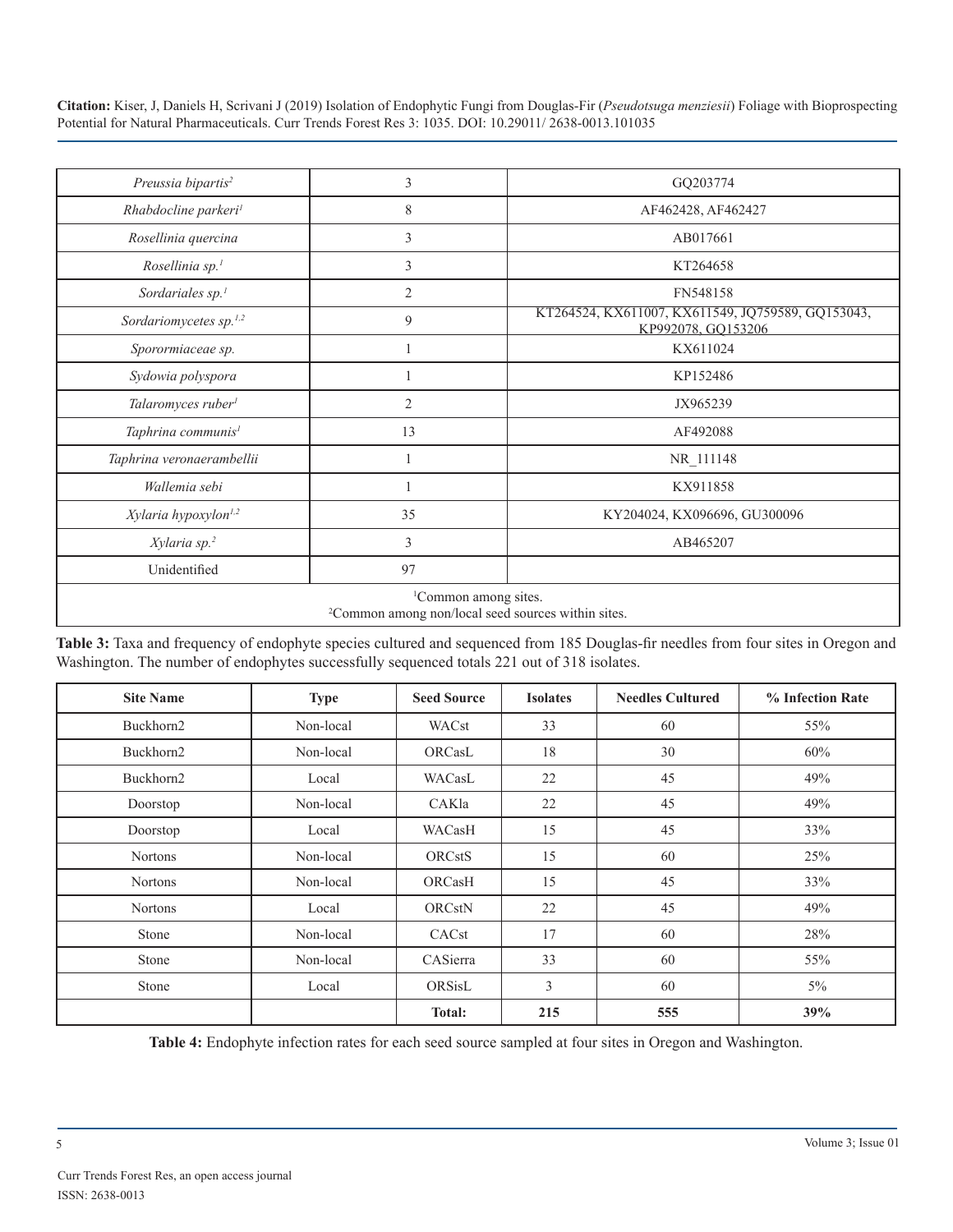## **Discussion**

Infection rates for Douglas-fir needles in this study were well below infection rates reported in Carroll and Carroll (1978). Wet site infection rates averaged just under 27% (44.5% vs. 71.3%). Plating methods and sterilization methods were similar for both studies. However, infection rate in the first study was calculated as total number of infected needle segments divided by total number of incubated segments whereas this study calculated infection rate as a binomial ratio of number of total needles infected divided by total needles incubated. Because the infected needles had a ratio of 1.48 infections per needle (318/215), a more similar infection rate of 65.9% could be calculated for the current study. Additionally, differences might be explained by the age difference in the sample trees. The primary site for the earlier study [11] is the H.J. Andrews Experimental forest and we surmise that the age of the sample trees was much older than the trees in this study (8-9 years of age post planting).

Comparisons of species lists between the current study and the earlier study [11] are not applicable since genomic technologies (PCR and BLAST for example) were not available and the earlier study had to rely on morphological identification. Carroll and Carroll (1978) noted the difficulties in obtaining sporulation for species identification relying on code numbers. In addition, only those fungi that accounted for at least 1% of total infection were listed and they noted that may have constituted a majority of species (80-90%). The present study identified all occurrences of species regardless of percent infection rate (Table 3).

Endophytic fungi reside inter or intracellularly within their hosts in an environment of host resistance. Additionally, they often exist alongside other microbes (fungi and/or bacteria) that are involved in defensive relationships among themselves. Therefore, it is not surprising that the majority of identified endophytes show a propensity to produce bioactive compounds. Because these relationships are generally asymptomatic, we can surmise that the relationships involved are at some type of biological standstill, or what has been termed, a mutual balanced antagonism [20].

Nearly 70% of endophyte species (32 of 46) identified in this study have been shown through the literature to produce bioactive compounds. Several of the remaining 14 species are either suspected of producing bio actives, or have not yet been bioassayed for bioactive production. Typically, compounds produced are either antifungal or are active as resistance compounds against plant-active alkaloid defenses. Additionally, with the fungal microbiome still largely unidentified, we are continuing to work with the successfully sequenced but unidentified cultures.

It is important to note that complexities in the plantfungal interaction can include both a physical ability to produce metabolites based on molecular identification of host/pathogen as well as environmental variables affecting metabolite production. For example, this study has focused on young-age Douglas-fir. However, conifers are known to produce a very diverse array of terpenoids [21]. Host-pathogen responses are well known to be dependent upon the molecular recognition of key markers to initiate either host-response or pathogen-response to production of bioactive compounds. This can result in changes to the fungal endophyte community structure between conifer species. Thus, we would be reasonable to expect that western hemlock (*Tsuga heterophylla*) might not only have a different fungal endophyte community structure, but also be susceptible to fungal endophyte pathogens that produce unidentified molecular markers that fail to initiate host defense responses.

Additionally, within species variation of metabolite concentrations have been shown to correlate with environmental variables [22]. For example, elevated  $CO_2$  levels significantly reduced levels of 50% of the main monoterpene compounds in needles within Douglas-fir by up to 52%, Additionally, elevated temperatures were correlated with a 64% reduction in total monoterpene production. Thus, elevated temperatures coupled to elevated  $CO_2$  levels could be expected to result in significant changes to fungal endophyte communities as well as overall forest health conditions.

Species within the *Xylariaceae* comprise one of the largest and most ubiquitous families in the Ascomycota with approximately 85 genera and 1340 species [23]. While generally considered saprophytic, a number of species have been reported to be endophytic [24] and/or pathogenic [25]. Moreover, a number of new compounds have been isolated from *Xylariaceae* that demonstrate antimicrobial or anticancer bioactivity, particularly endophytic *Xylaria* [26,27]*.* For example, the most prevalent *Xylaria* isolated from this study, *Xylaria hypoxylon*, has been found to be a rich source of several cytochalasins, noted metabolites exhibiting marked cytostatic effects on mammalian cells in tissue culture, inhibition of HIV-1 protease 2, as well as antibiotic and antitumor activities [28]. Nearly 30% of the isolations (97/318) from this study comprised 15 endophytic genera or species from the *Xylariaceae* (Table 4). Given the wide distribution of the family, the *Xylariaceae* may be a very important bioprospecting source for screening new pharmaceutical and other natural products.

A number of other species isolated in this study show promise as sources of new or novel drug discovery. Among these, *Pennicilium glabrum* and *Talaromyces ruber* (*Trichocomaceae*) comprised just over 6% of the identified isolations. The genus is generally considered one of the most common among fungi and is demonstrated to have a high affinity for production of bioactive metabolite [29] making it highly desirable for consideration of bioprospecting particularly in underrepresented habitats such as that found in forests.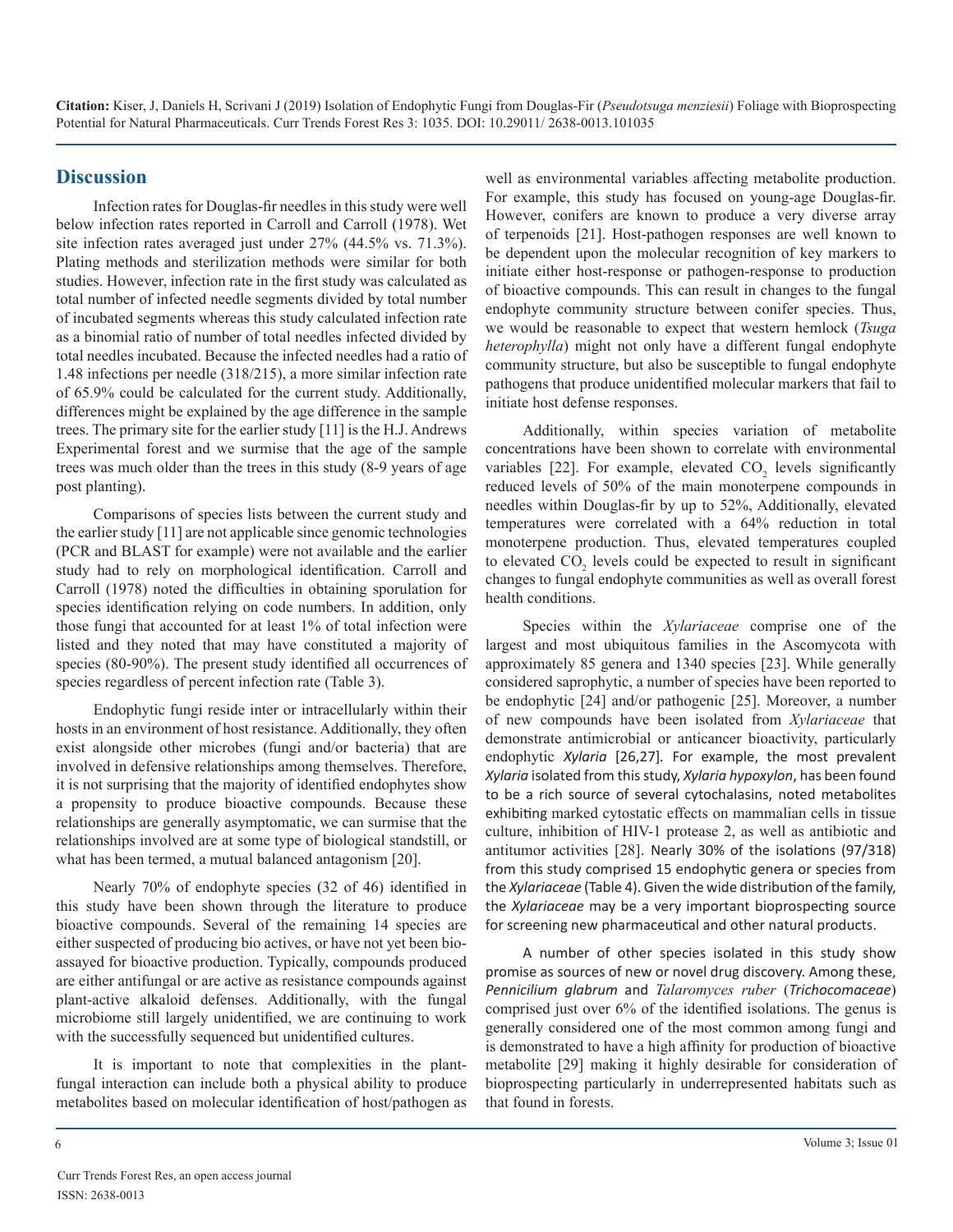*Aureobasidium* is another widely distributed genus of approximately 15 recognized species. *A. pullans* is particularly important as different strains are capable of producing amylase, proteinase, lipase, cellulase, xylanase, mannanase, transferases, pullulan, siderophore, and single-cell proteins [30]. Because the different strains have the capability of numerous bio product formulations it is an important genera to continue to bio prospect. Additionally, as the other species of the genus are not as well understood, they are an excellent candidate for further bioprospecting, particularly in less understood bio systems.

The genus complex *Coniochaeta* (*Lecythophora* anamorph stage) is particularly interesting as it is one of the few endophytes to produce bioactive antifungal compounds in vitro in concert with the host plant *Smallanthus sonchifolius.* Twelve fatty-acid antifungals were derived from autotrophic tissue cultures and shown to be affective against target phytopathogenic fungi in the genus *Colletotrichum* [31]. Additionally, bioactive compounds of *Lecythophora* mutabilis have been reported to have human pathogenic potential [32]*.*

*Cladosporium perangustum* is a species reported to be found [in a dominant frequency \[33\] in part due to possible antibiotic](https://www.ncbi.nlm.nih.gov/pubmed/10570792)  metabolite production as well as antitumor/antifungal compounds capable of resistance to plant-activated defense alkaloids [34].

Studies on bioactive compounds of land-based *Graphostroma* [sp. could not be found, however the deep sea species,](https://www.ncbi.nlm.nih.gov/pubmed/12880330) *Graphostroma*  sp. has yielded a series of nine guanines that are shown to be highly inhibitory in the control of anti-inflamation [35]*.* Cultures of *Dothediomycetes* [sp. isolated from the medicinal plant](https://link.springer.com/article/10.1007/s13225-013-0228-7)  *Tylophora indica* has been shown to produce antifungal bioactives with a high inhibition rate against phytopathogens *Fusarium oxysporum* and *Sclerotinia sclerotiorum* [36]. The compound rugulosin has been isolated as the insect toxin produced by the endophyte Homonema deltoids (*Sydowia polyspora* telomorph) [37]. Two new benzopyranones have been isolated from *Diaporthe* [sp. and have been shown to be inhibitory to a virulent](https://andrewsforest.oregonstate.edu/sites/default/files/lter/pubs/pdf/pub189.pdf)  strain of *Mycobacterium tuberculosis* H37 Rv [38]. Bioactive compounds have been additionally reported for *Pezizomycetes* sp., *Phaeomoniella zymoides, Podospora* sp., *Rhabdocline parkeri, Rosellinia quercina, Sordariomycetes* sp*, Sporormiaceae* sp., and *Wallemia sebi*.

## **Conclusions**

We report on a number of pharmaceutically important fungal [endophytes not previously identified in Douglas-fir. The](https://www.nrcresearchpress.com/doi/abs/10.1139/b87-352#.XWenYS4zbIU)  microbiome of forests is still fairly unknown and is particularly open for discovery. Additionally, the potential for bioprospecting [forest endophytes for new and unique pharmaceuticals and other](https://www.scitechnol.com/peer-review/microbiome-diversity-of-endophytic-fungi-across-latitudinal-gradients-in-west-coast-douglasfir-pseudotsuga-menziesii-foliage-sYXk.php?article_id=9199)  natural products is certainly important, particularly in light of the frequency of endophytes capable of producing bioactive

compounds shown in this and other studies. The renewed interest in bioprospecting the microbiome of forests is exciting in light of the de-emphasis on combinatorial chemistry coupled to the limited knowledge of fungal species in whole. Certainly, there are difficulties to overcome. For example, limitations include the problem of orphan biosynthetic pathways and *in vitro* processes for bioassay, however strategies and emerging technologies exist for dealing with these.

## **References**

- [Baker D, Mocek U, Garr C \(2000\) Biodiversity: new leads for phar](https://books.google.co.in/books/about/Biodiversity.html?id=CKRqdAk3OfkC&redir_esc=y)[maceutical and agrochemical industries. Wrigley MAHSK, Thomas](https://books.google.co.in/books/about/Biodiversity.html?id=CKRqdAk3OfkC&redir_esc=y)  [R, Chrystal EJT, Nicholson N \(ed.\). The Royal Society of Chemistry,](https://books.google.co.in/books/about/Biodiversity.html?id=CKRqdAk3OfkC&redir_esc=y)  [Cambridge, United Kingdom. Pg No: 66-72.](https://books.google.co.in/books/about/Biodiversity.html?id=CKRqdAk3OfkC&redir_esc=y)
- 2. [McAlpine JB, Bachmann BO, Piraee M, Tremblay S, Alarco AM, et al.](https://www.ncbi.nlm.nih.gov/pubmed/15844935)  [\(2005\) Microbial genomics as a guide to drug discovery and structural](https://www.ncbi.nlm.nih.gov/pubmed/15844935)  [elucidation: eco-02301, a novel antifungal agent, as an example. Jour](https://www.ncbi.nlm.nih.gov/pubmed/15844935)[nal of Natural Products 68: 493-496.](https://www.ncbi.nlm.nih.gov/pubmed/15844935)
- 3. [Gary S, Daisy B \(2003\) Bioprospecting for microbial endophytes and](https://www.ncbi.nlm.nih.gov/pmc/articles/PMC309047/) [their natural products. Microbiology and Molecular Biology Reviews](https://www.ncbi.nlm.nih.gov/pmc/articles/PMC309047/)  [67: 491-502.](https://www.ncbi.nlm.nih.gov/pmc/articles/PMC309047/)
- 4. [Demain L \(1999\) Pharmaceutically active secondary metabolites of](https://www.ncbi.nlm.nih.gov/pubmed/10570792) microorganisms. Applied Microbiol Biotechol 52: 455-463.
- 5. [Schultz B, Boyle C, Draeger S, Rommert AK, Krohn K \(2002\) Endo](https://www.sciencedirect.com/science/article/abs/pii/S0953756208601501)[phytic fungi: a source of novel biologically active secondary metabo](https://www.sciencedirect.com/science/article/abs/pii/S0953756208601501)[lites. Mycological Research 106: 996-1004.](https://www.sciencedirect.com/science/article/abs/pii/S0953756208601501)
- 6. [Newman DJ, Cragg GM, Snader KM \(2003\) Natural products as](https://www.ncbi.nlm.nih.gov/pubmed/12880330) sources of new drugs over the period 1981-2002. Journal of Natural [Products 66: 1022-1037.](https://www.ncbi.nlm.nih.gov/pubmed/12880330)
- 7. [Heinig U, Scholz S, Jennewein S \(2013\) Getting to the bottom of Taxol](https://link.springer.com/article/10.1007/s13225-013-0228-7)  biosynthesis in fungi. Fungal Divers 60: 161-170.
- 8. [Bok JW, Hoffmeister D, Maggio-Hall LA, Murillo R, Glasner JD, et al.](https://www.ncbi.nlm.nih.gov/pubmed/16426969) [\(2006\) Genomic mining for Aspergillus natural products. Chemistry](https://www.ncbi.nlm.nih.gov/pubmed/16426969)  [and Biology 13: 31-37.](https://www.ncbi.nlm.nih.gov/pubmed/16426969)
- 9. [Heywood VH \(1995\) Global biodiversity assessment. Cambridge Uni](https://www.cambridge.org/in/academic/subjects/life-sciences/ecology-and-conservation/global-biodiversity-assessment?format=PB&isbn=9780521564816)[versity Press, Cambridge, United Kingdom.](https://www.cambridge.org/in/academic/subjects/life-sciences/ecology-and-conservation/global-biodiversity-assessment?format=PB&isbn=9780521564816)
- 10. [Waring RH, Franklin JF \(1979\) Evergreen coniferous forests of the](https://andrewsforest.oregonstate.edu/sites/default/files/lter/pubs/pdf/pub189.pdf) Pacific Northwest. Science 204: 1380-1386.
- 11. [Carroll GC, Carroll FE \(1978\) Studies on the incidence of coniferous](https://www.nrcresearchpress.com/doi/10.1139/b78-367#.XWeVtC4zbIU)  [needle endophytes in the Pacific Northwest. Canadian Journal of Bot](https://www.nrcresearchpress.com/doi/10.1139/b78-367#.XWeVtC4zbIU)[any 56: 3034-3043.](https://www.nrcresearchpress.com/doi/10.1139/b78-367#.XWeVtC4zbIU)
- 12. [Petrini O, Carroll GC \(1981\) Endophytic fungi in foliage of some](https://www.nrcresearchpress.com/doi/abs/10.1139/b81-089#.XWeWmS4zbIU) *Cupressaceae* [in Oregon. Canadian Journal of Botany 59: 629-636.](https://www.nrcresearchpress.com/doi/abs/10.1139/b81-089#.XWeWmS4zbIU)
- 13. Stone JK (1986) Foliar Endophytes of Douglas-fir: cytology and physiology of the host-endophyte relationship. PhD Thesis, University of Oregon, Eugene, Oregon.
- 14. [Stone JK \(1987\) Initiation and development of latent infections by](https://www.nrcresearchpress.com/doi/abs/10.1139/b87-352#.XWenYS4zbIU)  *Rhabdocline parkeri* on Douglas-fir. Canadian Journal of Botany 65: [2614-2621.](https://www.nrcresearchpress.com/doi/abs/10.1139/b87-352#.XWenYS4zbIU)
- 15. [Daniels HA, Cappellazzi J, Kiser J \(2018\) Microbiome diversity of en](https://www.scitechnol.com/peer-review/microbiome-diversity-of-endophytic-fungi-across-latitudinal-gradients-in-west-coast-douglasfir-pseudotsuga-menziesii-foliage-sYXk.php?article_id=9199)dophytic fungi across latitudinal gradients in West Coast Douglas-fir (*Pseudotsuga menziesii*[\) foliage. Journal of Biodiversity Management](https://www.scitechnol.com/peer-review/microbiome-diversity-of-endophytic-fungi-across-latitudinal-gradients-in-west-coast-douglasfir-pseudotsuga-menziesii-foliage-sYXk.php?article_id=9199)  [and Forestry In Press 7: 3.](https://www.scitechnol.com/peer-review/microbiome-diversity-of-endophytic-fungi-across-latitudinal-gradients-in-west-coast-douglasfir-pseudotsuga-menziesii-foliage-sYXk.php?article_id=9199)